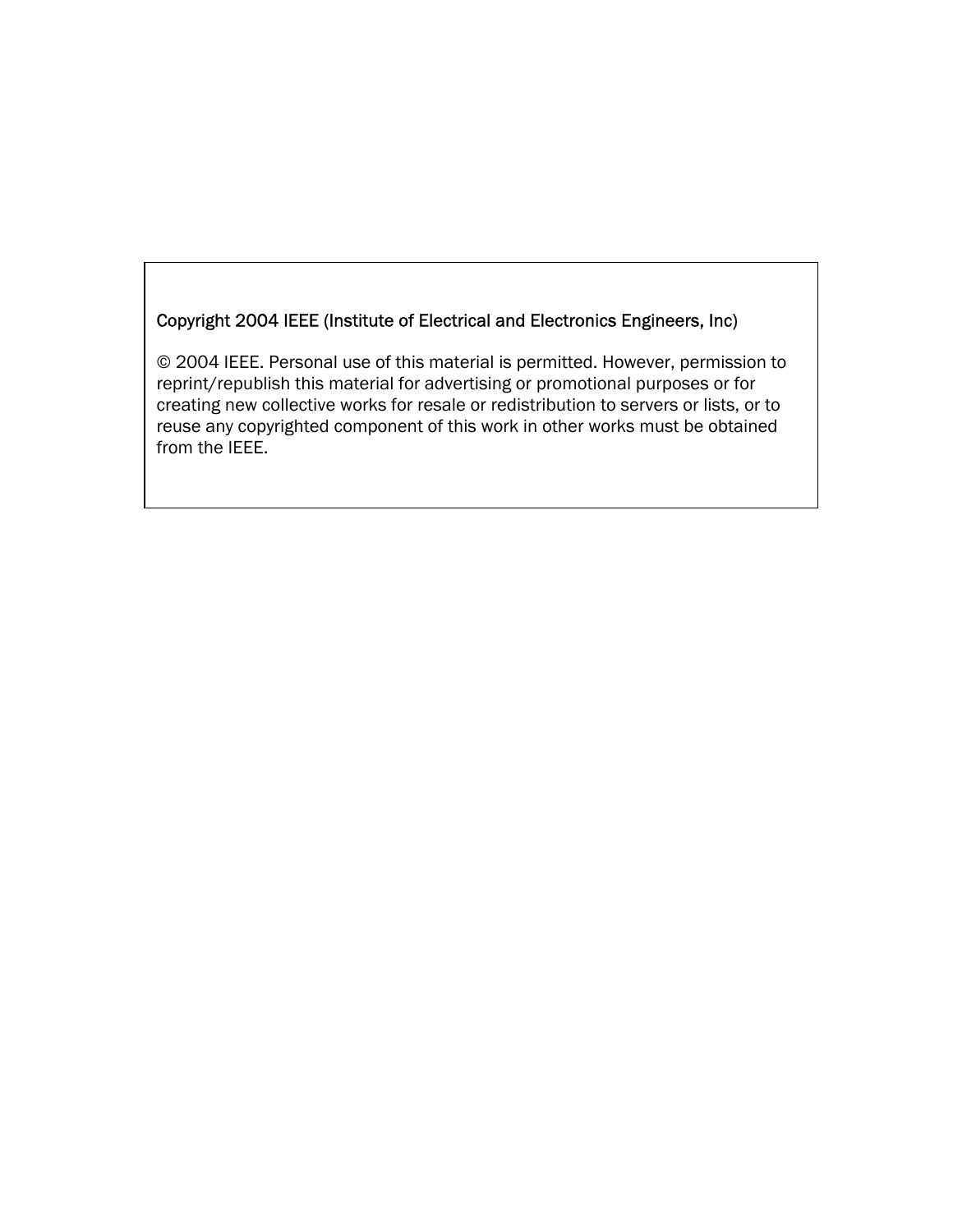# **Beam combining using a Phased Array of Phased Arrays (PAPA)[1](#page-1-0)**

Steven Serati, Hugh Masterson and Anna Linnenberger Boulder Nonlinear Systems, Inc. 450 Courtney Way Lafayette CO. 80026 303-604-0077 e-mail: sserati@bnonlinear.com

*Abstract*—Mobile free space optical (MFSO) networks introduce new challenges for laser communication terminals. Network capabilities, such as packet routing where different information packets are sent to different locations, require switchable links. Also, switchable links are needed to route an information packet through different channels to the same destination. For MFSO networks, the ability to route information through different channels greatly aids reliability because any one channel can be disrupted by weather conditions. To have the ability to route around obstructions, the mobile platforms have to act as hubs, communicating with a number of remote terminals. Since these terminals are all in motion, the challenge is to acquire and track multiple terminals from a single platform without requiring a full duplication of hardware for each link. To reduce hardware duplication, a significant improvement in scanning flexibility is needed. Improvement is being pursued through the development of non-mechanical optical phased arrays (OPAs). This paper discusses the ability to combine several OPAs to generate and independently control one or more beams from a common aperture.

# **TABLE OF CONTENTS**

- 1. Introduction
- 2. PAPA System Operation
- 3. Agile Far-field Beam Combining
- 4. System Improvements
- 5. Conclusion

l

# **1. INTRODUCTION**

For mobile laser communications, gimbals are generally the technology of choice for scanning a large effective aperture over a wide field of regard. When the application is one-toone communications between two terminals, the performance attributes provided by gimbals allow longer-range operation, giving it a definite advantage over other technologies. Then again, the operation of future MFSO networks include terminal capabilities that are beyond those normally associated with one-to-one links. One highly desirable capability is multi-access communications where one terminal communicates with several other terminals. This type of operation is important for any terminal that is acting as a hub for other terminals. Also, multi-access operation is desirable for dynamic routing schemes where several terminals in the field maintain multiple links to route around obstructions. For multi-access operation, the inability of a mechanical system to move simultaneously in different directions is a definite limitation. To mechanically acquire and track several spatially separated terminals, multiple gimbaled apertures are needed, which may be impractical for platforms with limited power and space such as small unmanned vehicles or satellites.

Because the link configuration may constantly vary with regard to the number, direction and range of the links maintained by a multi-access terminal, it is desirable for the scanning system to use the full aperture to form beams as needed and independently control the angle and directivity of each beam. This capability maximizes efficiency for any combination of links. Also, acquisition and tracking is enhanced, if the scanning system generates beacons (beams with low directivity) to locate and track terminals. Then, beacons are converted to high-speed links by increasing beam directivity during data transfers. To provide this type of beam control, unconventional scanning techniques are needed.

Perhaps the most versatile possibility is full holographic beam formation where the phase profile over the full aperture is manipulated to realize any beam configuration. However, a holographic beam steerer is not a practical option. To provide this type of beam control, the phase profile needs to be controlled in two dimensions using element spacings of a half wavelength. For a 10-centimeter aperture, 18 Gigabytes per steer angle are needed to control the phase profile, assuming 8-bits of control for each phase element. For millisecond operation, a data rate of 18,000 Gigabytes per second is needed to control the aperture. Obviously, these data rates are beyond the bandwidth of current technology. However, a bigger problem is calculating the appropriate phase patterns in real time. Obviously, a compromise technique is needed.

<span id="page-1-0"></span><sup>1</sup> 0-7803-8155-6/04/\$17.00©2004 IEEE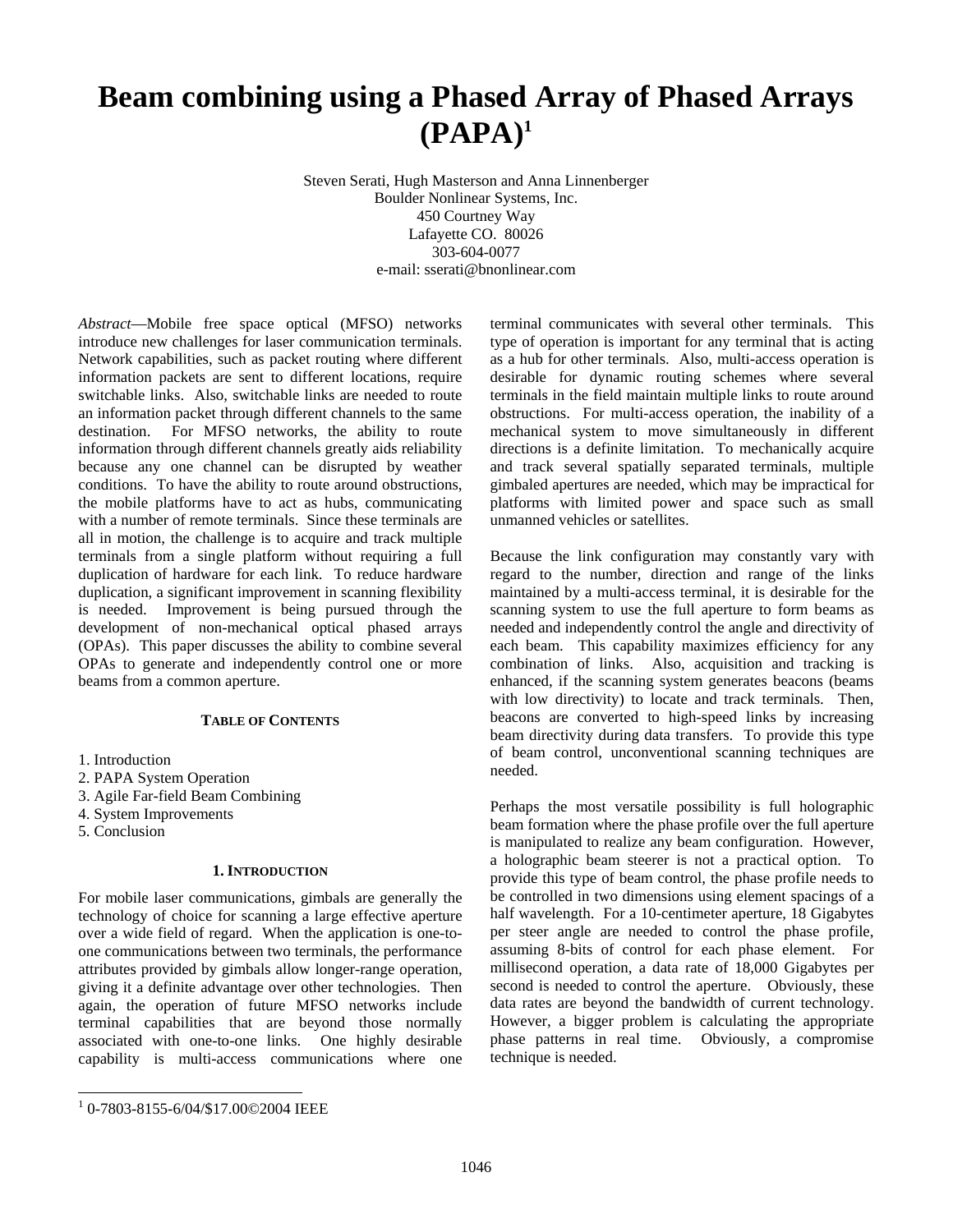One compromise is to use an array of optical phased arrays (OPAs) to act as a common aperture by properly phasing the OPAs. Such a system is called a phased array of phased arrays (PAPA) architecture[1]. Each OPA is capable of changing the phase profile of a beam in one-dimension. By using two 1-D OPAs, two-dimensional (azimuth and elevation) beam steering is possible. Also, the OPAs are capable of adding arbitrary phase shifts to the linear phase profiles used to steer the beam. Therefore, a pair of OPAs is capable of providing tip, tilt and piston control.



**Figure 1.** Two-dimensional steering using a pair of OPAs in a periscope (Z) configuration.

With an array of OPA pairs (as shown in Figure 2), the combination is capable of controlling multiple beams and coherently combining the beams to act as one beam. The beams from each subaperture are combined in the far field by properly phasing the array. If the effective aperture for one OPA pair is 2cm x 2cm, then an array of twenty-five pairs are needed to form a 10-centimeter PAPA aperture. To control the PAPA, 0.5 Megabytes is needed per steering pattern versus the 18 Gigabytes needed for a holographic beam former.



**Figure 2.** Conical-scanning PAPA using (LCoS OPAs).

In previous conference papers, the operation and performance of liquid crystal on silicon (LCoS) OPA technology was presented[2] and the ability to perform twodimensional steering using LCoS OPA pairs arranged in a

periscope configuration (as shown in Figure 1) was analyzed and demonstrated[3]. Also, the design and fabrication of a 3x3 PAPA aperture using LCoS OPAs was discussed[4]. The LCoS PAPA work was an aggressive 10-month development effort. This paper discusses the results of this short-term effort. The PAPA system performed well, demonstrating that individual beams can be nonmechanically steered and phased to form a coherent beam in the far field. However, the demonstration effort uncovered some problem areas, but all of the problems appear to be correctable by advancing proven techniques.

#### **2. PAPA SYSTEM OPERATION**



**Figure 3.** Model of 3x3 PAPA demonstration system.

Figure 3 is a representative drawing of the 3x3 PAPA demonstration hardware. As shown in the drawing, nine fiber sources, mounted in their mechanical holder, illuminate the PAPA array. First, the light from these sources travels through a 3x3 array of nematic LC retarders, which applies a relative phase shift to each of the 9 light sources. Then, the light from each fiber travels through the OPA array, where it is modulated with a linear phase ramp to steer the beam.



**Figure 4.** 3x3 PAPA demonstration hardware.

The above drawing shows the modulated beams passing through a sampling window, where a small amount of the light is redirected through a lens to the IR camera to provide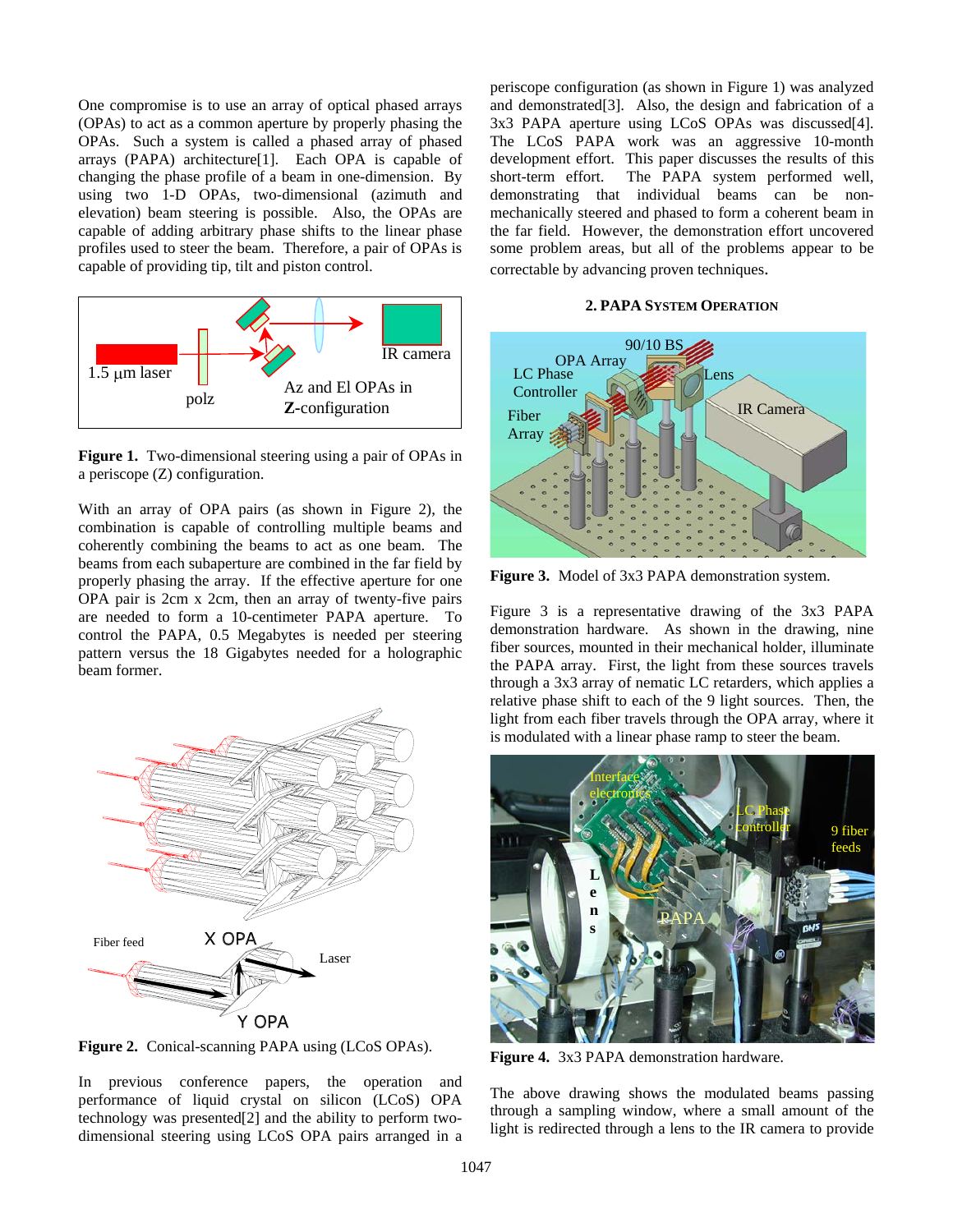feedback for controlling far-field beam pattern. In the actual demonstration system (shown in Figure 4), the sampling window was not used, since it was easier to use one IR camera than to provide separate far-field detectors for feedback and beam profile analysis.

For the PAPA concept to be successful, the individual subapertures have to operate as a common aperture. Therefore, wavefront error from the PAPA device has to be sensed, and the phase of the individual elements need to be adjusted to correct any error. With proper phasing, the individual beams coherently combine, forming the far field pattern shown in Figure 5. The combined beam is steered by applying a linear phase profile to the individual OPAs. To achieve this functionality, the PAPA controller has to sense and analyze the wavefront, apply correcting phase shifts to the nine beams and write appropriate phase profiles simultaneously to the OPAs.



**Figure 5.** Expected far-field beam profile of a 3x3 array of 4-mm beams with 8.89 mm center-to-center spacing.

A LabView program is used to determine the appropriate phase profiles for controlling the PAPA aperture. The interface screen for this program is shown in Figure 6. This program allows the operator to adjust the phase profile at each OPA in the array (i.e. apply a unique phase profile to each OPA). One period of the phase pattern is first generated using the top left panel. This pattern is then repeated across a particular OPA modified by a phase correction (middle left panel). The resulting far-field beam pattern detected by an IR camera is displayed as an image (top right), profile plot of a single scan line (middle right) and 3-D intensity plot of the image (bottom right). This feedback is used to optimize the far field pattern. Optimization is aided by the bottom middle panel, which allows the user to add a phase shift to each beam. After calibrating a steer angle, the phase profiles being applied to the OPAs are saved as a single data file.

The data files representing calibrated steer angles are converted into scan patterns using a second LabView program. The interface screen for this program is shown in Figure 7. The upper left panel allows the user to add angle patterns to a sequence instruction file. By executing the

sequence file, scan patterns are generated by the PAPA system. As with the calibration program, far field data detected by an IR camera provides feedback to the user (i.e. image - top right, profile plot of a single scan line – middle and 3-D intensity plot of the image - bottom right). In this program, the feedback is used to automatically calculate a Strehl ratio for the central peak as phase shifts are serially applied to the individual beams to maximize this Strehl ratio. The phase correction is needed to compensate for thermal drift in the fiber feeds. By maximizing the Strehl ratio, the beams coherently combine in the far field (refer to the profile plot). Due to video transfer rates and slow data processing, the simple hill-climbing algorithm being employed does not converge quickly. Therefore, the beams do not coherently combine if there is significant thermal drift.



**Figure 6.** LabView interface screen for calibrating the PAPA system.



**Figure 7.** LabView interface screen for operating the PAPA system in scan mode.

# **3. AGILE FAR-FIELD BEAM COMBINING**

After integration of the system, small-angle steering was investigated. The two far-field beam profiles shown in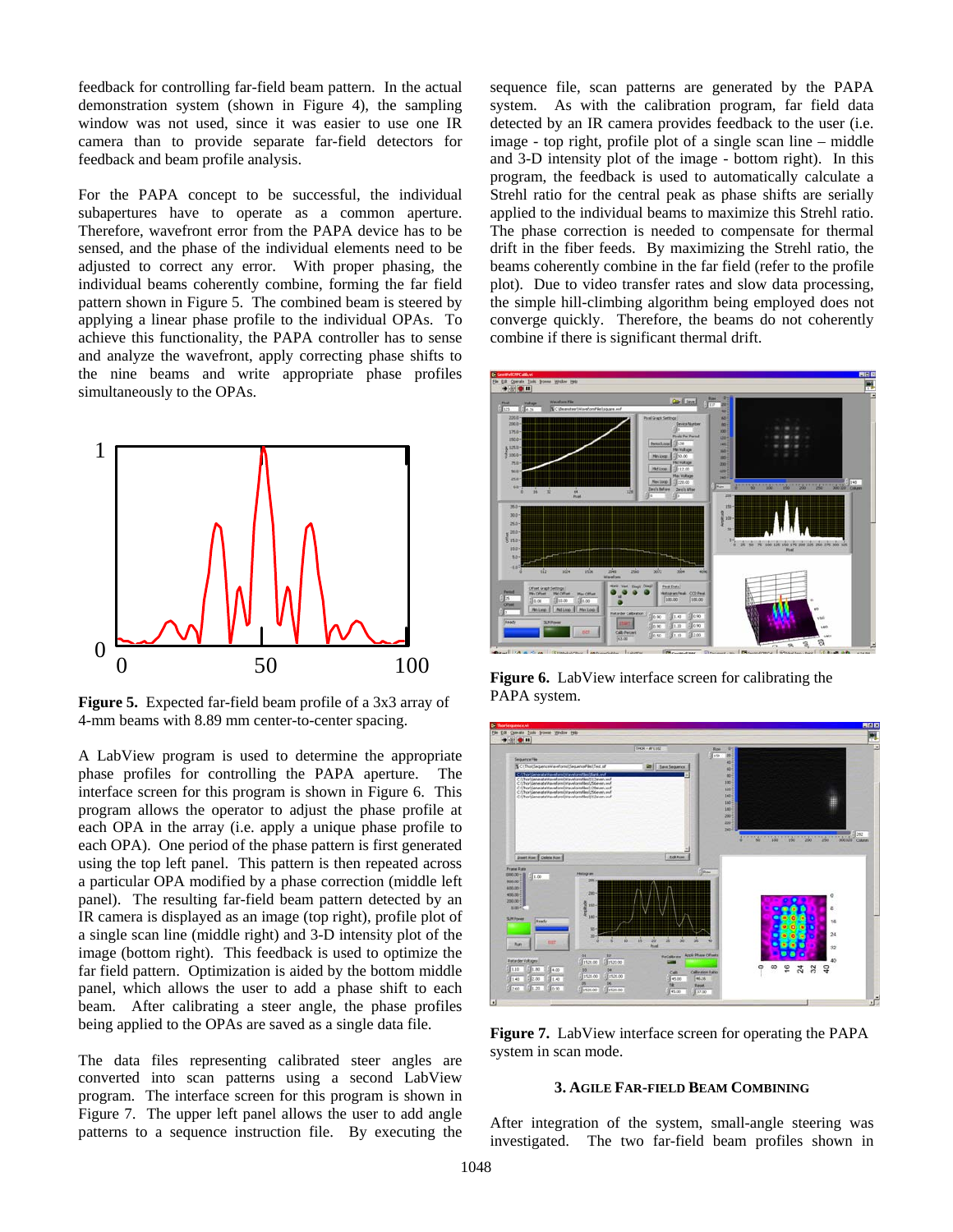Figure 8 demonstrated the ability of the PAPA array to steer and phase nine beams. The two profiles, from a steered and unsteered beam, strongly resemble the predicted pattern shown in Figure 5. However, there are a few minor problems with these results. One problem is that the beam energy skews to one side as the beam steers. Writing the same phase pattern to all the OPAs, which is incorrect since there is a gap between OPAs, causes this skew. Because of the gaps, the nine input beams are not properly phased to account for discontinuities in the phase ramps steering the beam. Therefore, some of the energy in the main lobe is redistributed to the side lobes as the beam steers off axis. By adding an offset to the phase profiles written to each OPA, the skew in the far-field patterns is reduced. This type of adjustment is added when the aperture is calibrated for a particular angle. A second problem is that the magnification causes larger angles to be out of the feedback cameras field of view.



**Figure 8.** Steered and unsteered beam profiles and the expected profile based on modeling.

Fortunately, this magnification is not needed for operation, but it gives a better (more resolved) picture of the beam profile, allowing more direct comparison to the predicted profile. To achieve operation over larger angles, a set of small lenses in front of the camera were removed, and the camera was placed in the focal plane of the large lens shown in Figure 9. Without the smaller lenses, the output from the PAPA system was directly focused onto the camera by a 4 inch diameter lens with a focal length of 1300 mm (refer to Figure 9). The wider field of view reduced the optical magnification by a factor of three.



**Figure 9**. Operational schematic for wider-angle steering demonstrations.

The camera data was used by the adaptive-optics routine to determine the spatial coherence of the beam by calculating

the Strehl ratio of the central order. This ratio was continuously calculated as the LC phase shifter was adjusted. A hill-climbing algorithm was used to maximize the Strehl ratio, which insures that the beams are coherently combining. As part of the user interface, the software displays the captured far-field pattern as a 2-D image, a 3-D graph and a line profile, and it stores the raw data to file when requested by the user.

Figure 10 is a collection of beam profiles showing the difference between incoherent summation (left profiles) and coherent combining (right profiles) in the far-field. The farfield pattern varies depending on the phase relationship of each beam. The overall envelope of the pattern corresponds to the spot size of the individual input beams. Within this envelope, the pattern will have peaks and valleys that shift depending on the different phase contributions from each beam. If there is little correlation in phase between the beams, then the far-field pattern is mostly smeared out over the spot envelope. Proper phasing forms a beam that resembles the predicted pattern with a high Strehl ratio based on the energy confined to the central peak. As predicted, this ratio approaches 0.5 for a coherent beam.



Steered ( $\sim 0.4^{\circ}$ ) profiles: left – out of phase & right – in phase

Figure 10. Unsteered and steered far-field paterns with incoherent (left) and coherent (right) beam combining.

Figure 11 is a collection of beam patterns for a variety of steer angles along with a chart showing efficiency versus angle. A gamma correction of 0.7 is applied to the intensity values before the peak efficiencies are calculated. To capture the widest angle, the camera had to be laterally translated over an inch. Therefore, the spot locations within the figure are representative of their actual angular displacement with respect to each other.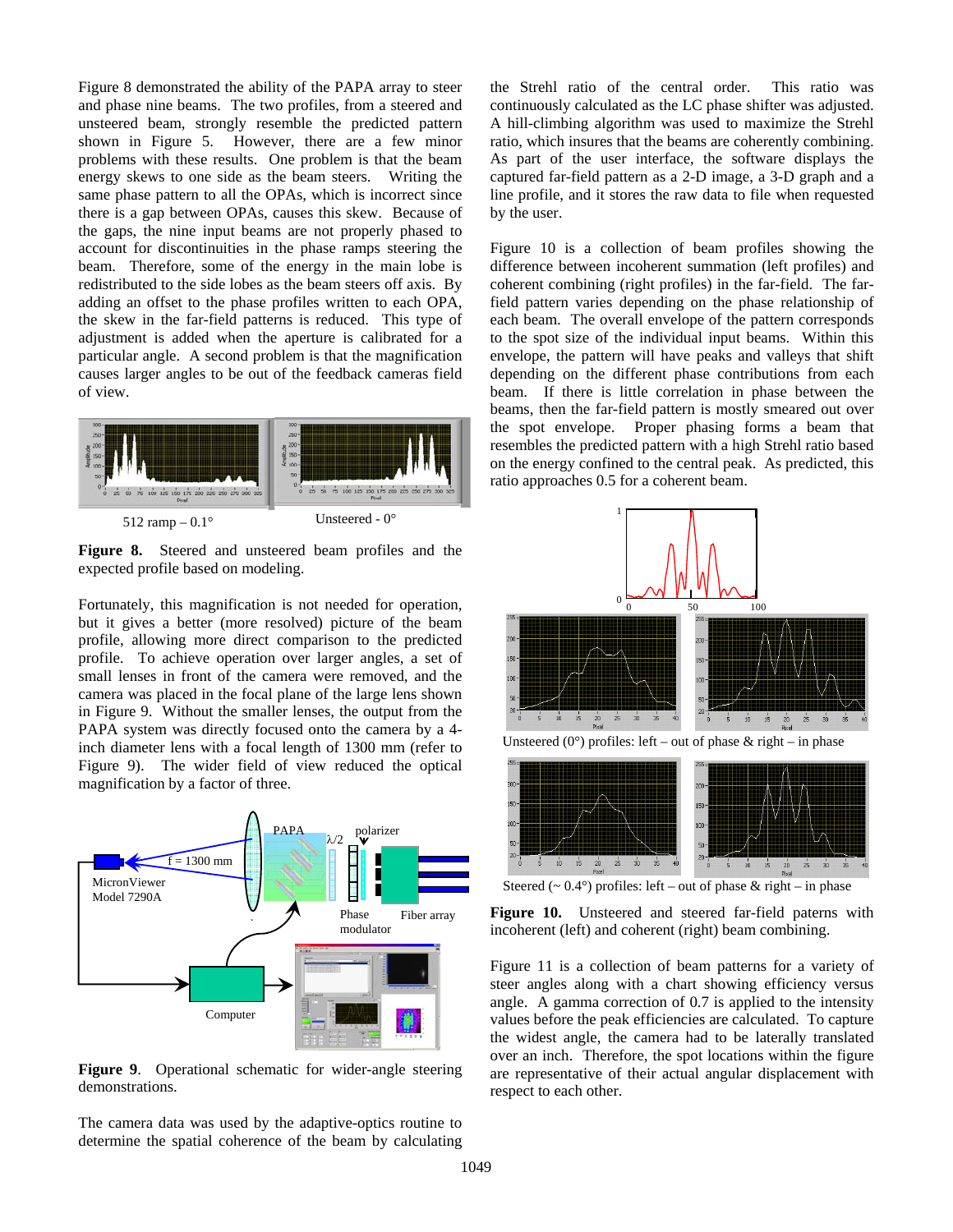

| Angle         | Peak Intensity<br>(Normalized) | Peak Efficiency<br>(Normalized) |
|---------------|--------------------------------|---------------------------------|
| $0^{\circ}$   | 1.0                            | $0$ dB                          |
| $0.2^{\circ}$ | 0.91                           | $-0.6$ dB                       |
| $0.4^\circ$   | 0.91                           | $-0.6$ dB                       |
| $1.5^\circ$   | 0.63                           | $-2.84$ dB                      |

**Figure 11.** Demonstration of agile beam combining using a PAPA aperture.

#### **4. SYSTEM IMPROVEMENTS**

The PAPA development uncovered a variety of implementation problems. Minor problems, such as poor throughput at the polarizer due to collimator alignment, adversely affected the performance of the prototype system, but had a simple solution such as adding waveplates to decouple polarization and physical alignment of the fiber array. However, there are other performance issues that currently make the technology unattractive for most applications. The major issues are:

- 1) High sidelobes,
- 2) Slow switching,
- 3) Transient (versus continuous) scanning,
- 4) Slow coherent phasing,
- 5) Small scanning range.

A small array fill-factor causes large sidelobes. The envelope function for the combined beam is set by the divergence angle produced by each OPA section in the array. A small OPA section spreads the beam in the far field, producing a broad beam envelope. As the OPA size increases, the envelope functions narrows, having a steeper

roll off. If the gap size remains the same and the OPA area is increased, the sidelobes are suppressed by the envelope roll off. This roll-off suppression is shown in Figure 12. The two PAPA beam profiles shown are based on arrays with 1x4096 OPAs (7.4mm x 4.2mm) and 1x12288 OPAs (19.5mm x 13.8mm), having nearly the same gap between beams. The difference in the far-field profiles is obvious. Another factor is the array gap. The gap between the array's active area determines the angular distance between the sidelobes and the envelope's peak. A smaller gap pushes the sidelobes further away from the peak. Whereas, a large gap causes the lobes to be relatively close to the peak of the envelope function. Therefore, further reduction in the sidelobes is possible by narrowing the beam spacing to increase the array fill factor. Other beam shaping techniques, such as the amplitude-weighting techniques used with RF phased arrays, offer a potential benefit, also.



**Figure 12.** PAPA far-field profiles using OPAs of different size, showing the suppression of sidelobes from increasing the fill factor.

Slow switching response hinders the system's acquisition and tracking. Also, it limits the bandwidth of the adaptive control. Most of the slow response associated with the LCoS technology is related to the voltage capability of the backplane. There are various liquid crystal modulators with good (sub-millisecond) response times provided that they are addressed with sufficient voltage. Possible modulator configurations include dual-frequency, ferroelectric with a quarter-half-quarter (QHQ) configuration, polymer-stabilized and surface-mode modulators. In general, these modulators have different performance characteristics, which may prevent some from being useful for the application. However, one common characteristic is that these modulators require more than 5 volts to operate at high speed. Therefore, a higher voltage backplane allows a variety of options for addressing the speed issue.

Recently, a high-voltage OPA was designed and fabricated (refer to Figure 13). This new OPA is a 1x12288 array with 1.6-micron pitch. It delivers 2.7 times more voltage than the 1x4096 device (13.5 volts versus 5 volts), increases the active area from  $44 \text{ mm}^2$  to approximately  $400 \text{ mm}^2$ , and reduces the backplane curvature by a factor of three. These improvements are beneficial for reducing far-field sidelobes, improving wavefront quality and achieving sub-millisecond response. Sub-millisecond operation has not been demonstrated using a LCoS OPA, but it has been demonstrated using a LCoS SLM. By using a dualfrequency modulator and a high-voltage 256x256 LCoS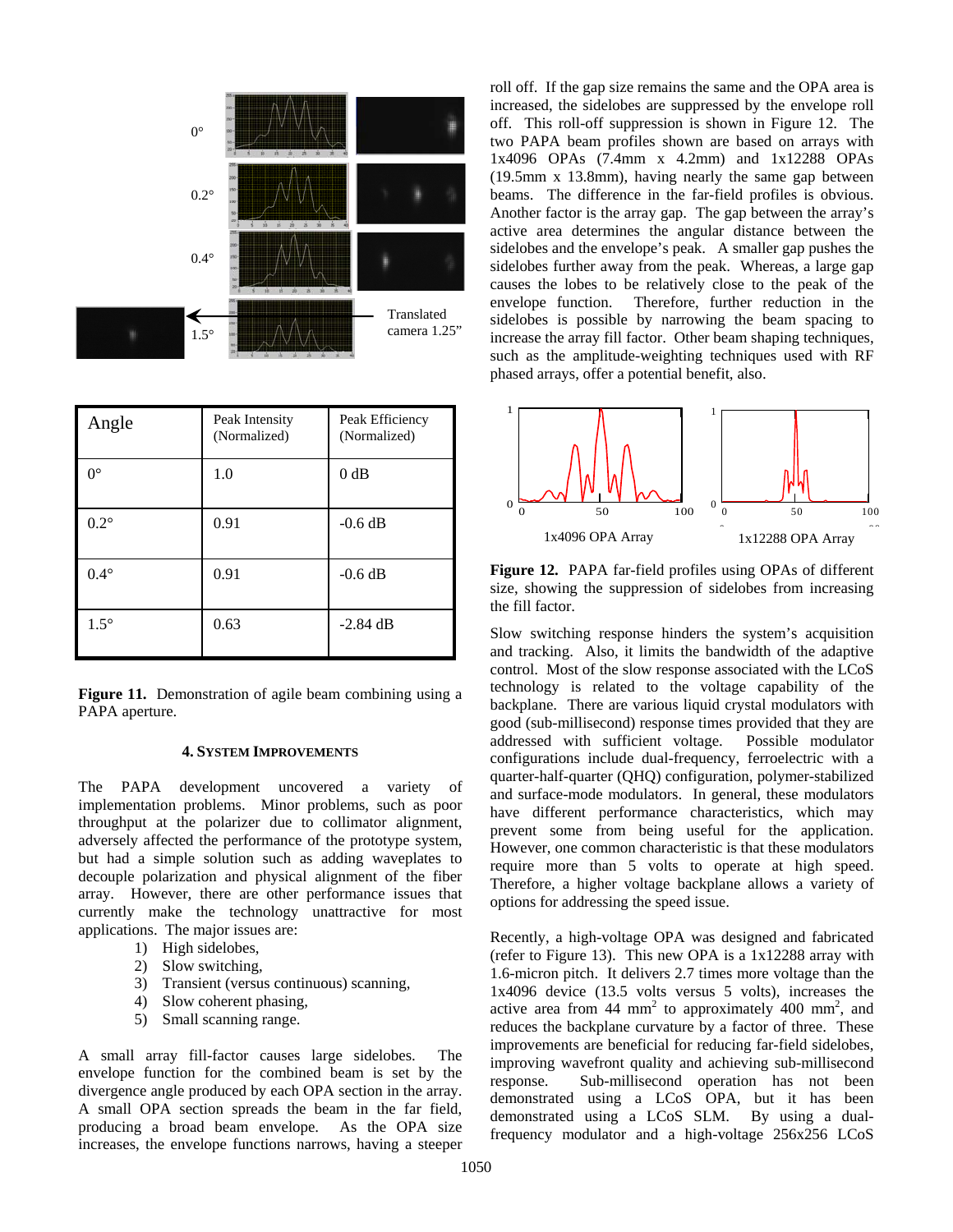backplane, the 2-D SLM provided sub-millisecond, phaseonly modulation with more than a wave of stroke at 670nm. The new OPA backplane uses the same foundry process used by the 2-D SLM. The next step is to transition this submillisecond capability to the OPA and extend the phase stroke.



**Figure 13.** High-voltage 1x12288 optical phase array.

Some high-speed modulators do not provide continuous scans when normal addressing techniques are used. For example, a ferroelectric modulator needs to be DC-balanced, where the voltage signals are periodically inverted to prevent ion migration and stuck pixels. For a ferroelectric device, the modulation tracks the field, causing the phase profile to change for the inverted field. Therefore, DC-balancing causes tracking problems, since beam directions cannot be held indefinitely. With dual-frequency modulators, highfrequency resets, which are applied to quicken modulator response, force the whole array into a common state for a short period of time. A similar problem exists when changing beam patterns when all pixels within the array are written at once. Clever addressing techniques mitigate transient switching problems such as these. For example, the array values do not have to change simultaneously, since the active matrix backplane allows each pixel to change without affecting other pixels in the array. Therefore, the beam pattern is morphed into new scanning directions by modifying only a part of the OPA pattern at one time. After a portion of the beam changes to a new location, the remaining part of the pattern is modified to follow, allowing the pattern to continuously follow the target. This partial addressing technique is possible with a dual-frequency modulator, if the OPA addressing circuitry has enough flexibility. Also, the PAPA configuration is beneficial for this technique, using separate OPAs and inter-array phasing to help morph the beam pattern into a new location.

In addition to tracking and beam forming, fast inter-array phasing is useful for wavefront control. However, a considerable improvement in speed is needed to perform these tasks in a useful manner. The current method of using a hill-climbing algorithm based on Strehl ratio calculations is slow because of the video feedback, the image processing delay and the serial phase adjustment (i.e. one adjustment per measurement). A technique that co-phases each segment based on direct feedback from each element adds considerable parallelism and eliminates processing overhead. One co-phasing approach uses small lenses situated between the fiber feeds to sample portions of the elastic scatter coming back from each transmitted beam. This scatter is focused onto single-element detectors that detect the interference between sets of adjacent beams. If the beam portions are in phase, the spot intensity at each detector is maximized. Fast phase shifters, such as fiber stretchers or EO modulators, are used to adjust the phase of each fiber feed in response to the detector outputs. The array is cophased in an orderly manner with one central beam acting as a reference, and each beam falls in sync with adjacent beams as they phase to the reference. This co-phasing technique is limited only by the speed of the phase shifters and the detector elements, which could operate in the nanosecond range if desired.

The PAPA approach is viewed as a fine angle steerer. OPA's have a steering range that is limited to a few degrees. Therefore, these agile apertures need to be integrated with coarse angle steerers to be practical for mobile free space optical communications. Most coarse steerers increase the operating range of a fine angle steerer by deflecting the beam to wider angles in discrete steps using angular deflection, introducing some implementation problems for PAPA systems. One problem is angular walkoff, which reduces the effective aperture of the steering stage. Since the effective aperture is smaller than the physical aperture, PAPA fillfactor is reduced producing sidelobe loss. Another problem is steering independence. If the coarse steerer selects the general beam direction for all PAPA segments, then the PAPA array loses its ability to spatially track multiple terminals that are widely separated.

The spatial agility of the non-mechanical aperture is greatly aided by a novel non-mechanical coarse steerer, which fully complements the fine-angle LCoS PAPA. That is, the coarse steerer is composed of individual compact elements that provide independent 2D wide-angle scanning for each element in the PAPA. The coarse steering stage discretely controls the launch position of a beam in the focal plane of a fast lens[5]. A fine-angle steering section, composed of X and Y optical phased arrays (OPAs), feeds each coarsesteering element. These fine-angle sections provide zone fill and adaptive wavefront control. Unlike other beamsteering techniques, the operation of the fine and coarse steerers are decoupled through an intermediate Fourier transformation (i.e. fine stage modifies angle and coarse stage alters position). This combination greatly reduces the walkoff problem, and it allows each PAPA section to operate independently over the full field of regard of the nonmechanical beamsteerer.

# **5. CONCLUSIONS**